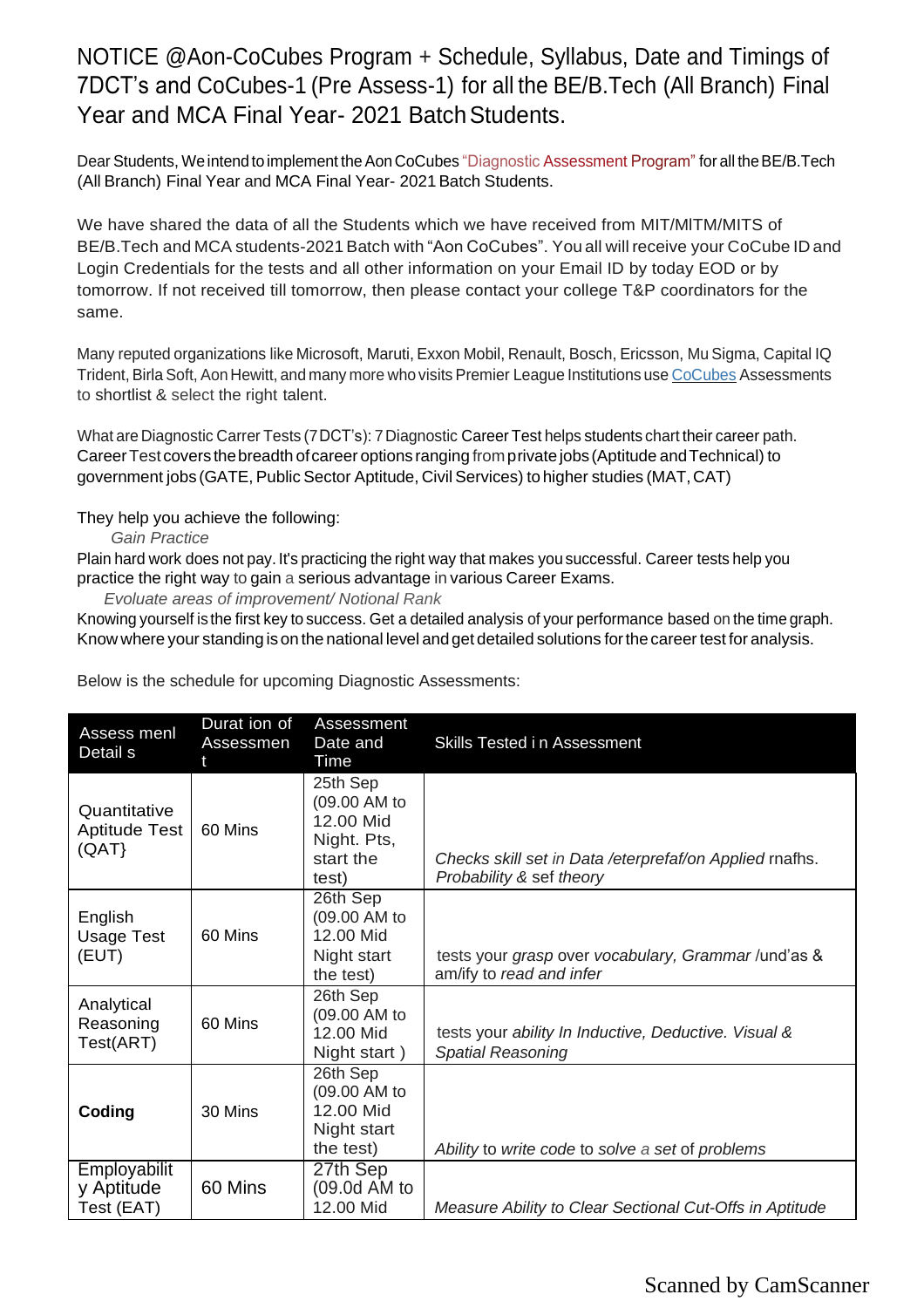|                                       |          | Night start<br>the test)                                          |                                                                                                                                                                                                      |
|---------------------------------------|----------|-------------------------------------------------------------------|------------------------------------------------------------------------------------------------------------------------------------------------------------------------------------------------------|
| <b>WriNen</b><br>English<br>Test(WET) | 30 Mins  | 27th Sep<br>(09.00 AM to<br>12.00 Mid<br>Night start<br>the test) | tests your Wr(tin.q skills by checkin.q v'ocabu/ary,<br>Grammar fondas & ability to write                                                                                                            |
| Domain                                | 30 Mins  | 27th Sep<br>(09.00 AM to<br>12.00 Mid<br>Night start<br>the test) | Prepares students/or PSL/eeFances and core<br>corporates                                                                                                                                             |
| CoCubes-1<br>(Pre Assess-             | 162 Mins | 2nd Oct<br>(10.00 AM to<br>10.30 AM)                              | This will showcase the final picture as what is the<br>current Job profile based fitment s1atus and 1he amount<br>of improvement that has been made along with the<br>challenge areas still existing |
| 1)                                    |          | stan the<br>test.                                                 | Basis on this score you will be able to apply for the<br>opportunities getting live on CoCubes                                                                                                       |

**IMPORTANT NOTE:** (1) As per the above schedule on  $26<sup>th</sup>$  Sep and  $27<sup>th</sup>$  Sep, Multiple Tests are planned. So kindly appears in the tests one after the other as per the sequence mentioned in above schedule.

#### {2)It isMandatory forallthestudentsandPanicipationinallthe?Diagnostic Assessments willmake you ELIGIBLE to sit for CoCubes-1 (Pre Assess-1) assessment on 2"^ October 2020.

Please find attachments (POF's):- Syllabus of 7 DCT's and CoCubes-1 (Pre Assess-1) :

- DCT Syllabus for the 7 DCT's scheduled from 2S<sup>th</sup> to 27<sup>th</sup> Sep 2020
- CoCubes-1 (Pre Assess-1) Test Syllabus scheduled on 2" Oct 2020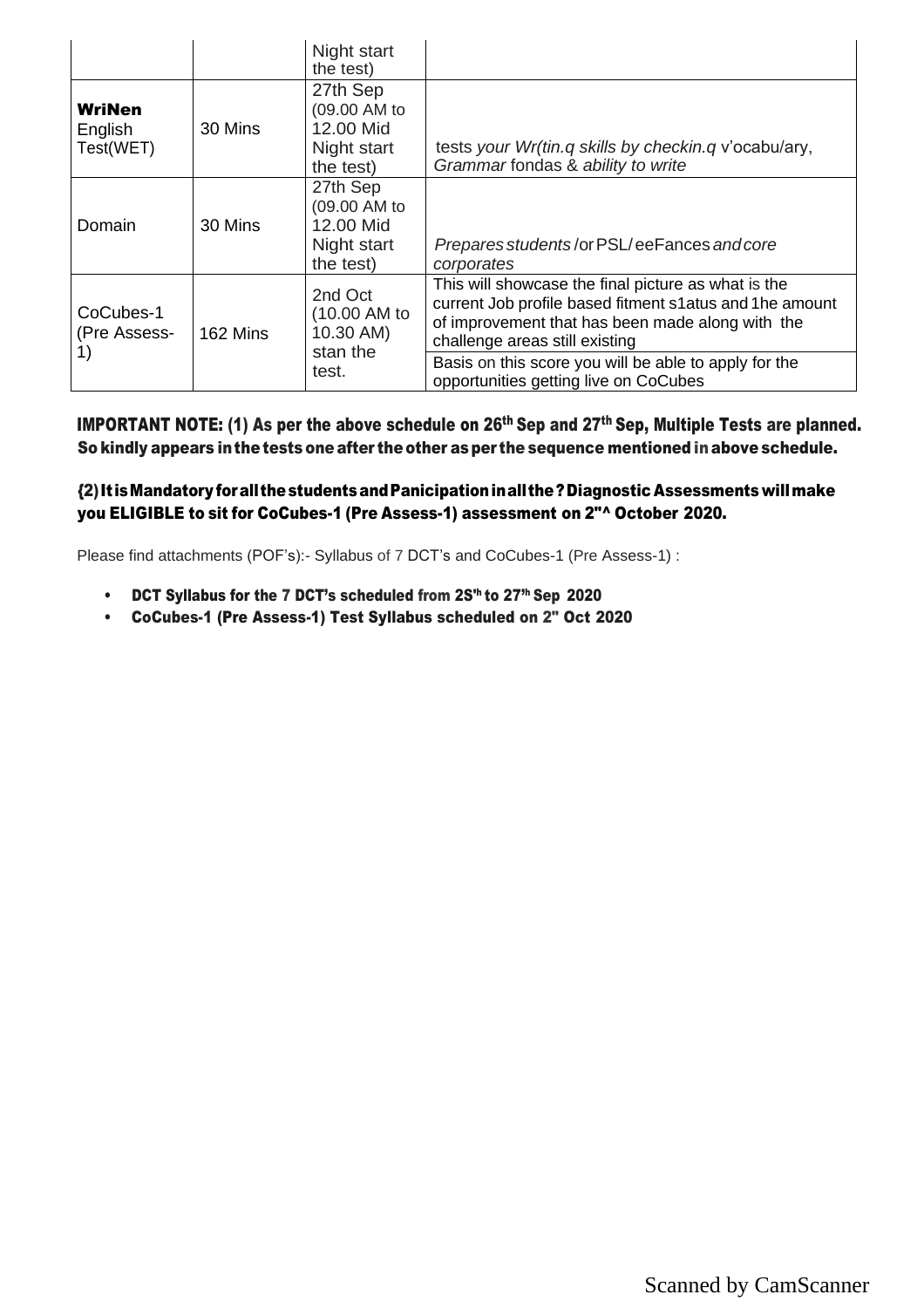# Diagnostic Career Test (DCT)<br>Syllabus & Pattern



 $\mathbf{1}$ 

 $\equiv$ 

Q Search

We are experts in<br>Talent Assessment

AON

 $\frac{1}{2}$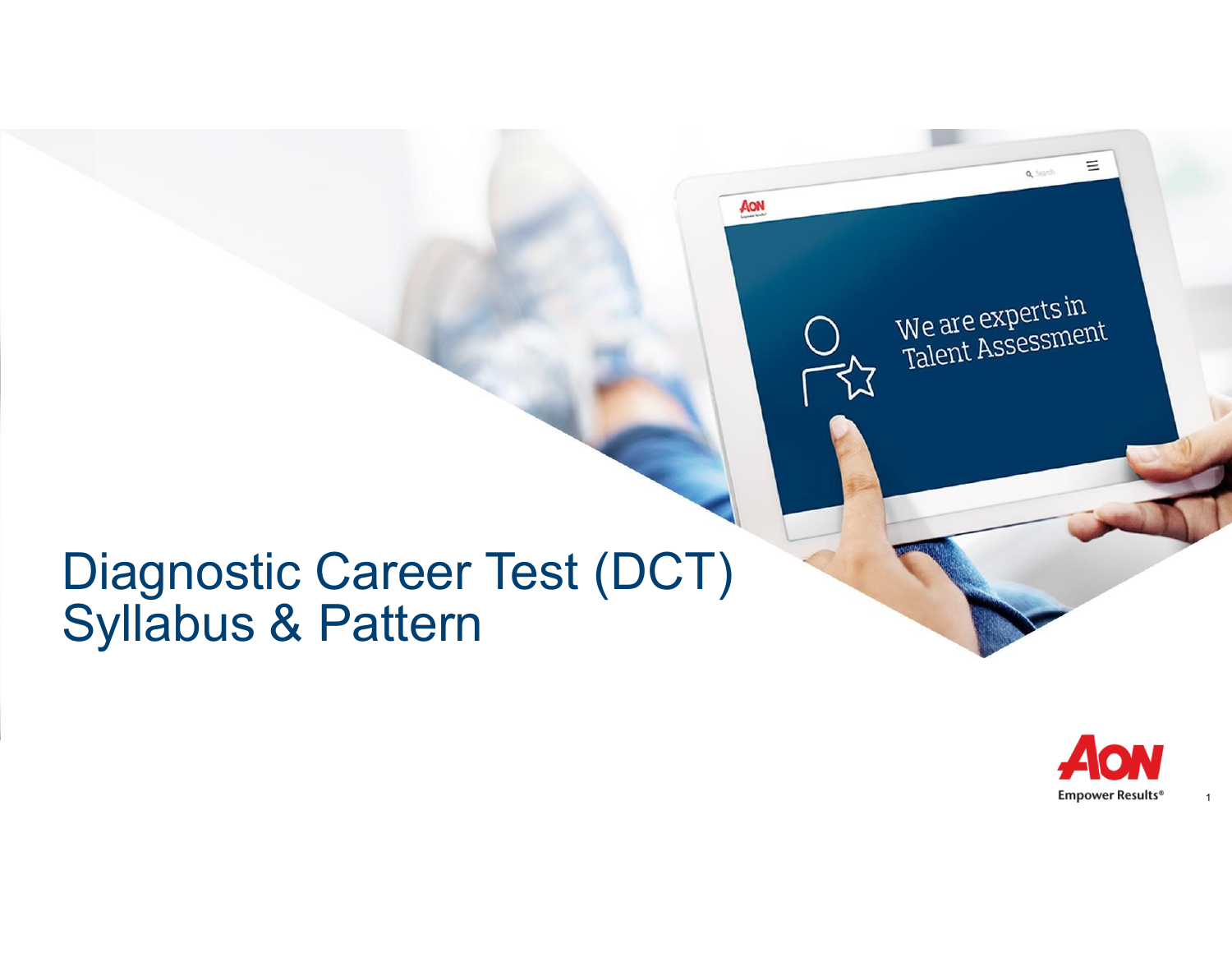## **Test Structure and Syllabus**<br>**Engineering**

| <b>Module Type</b>            | <b>Duration</b> | <b>Sections</b>               | #Items | <b>Topics</b>                                                                                                                                                                                                                                                        |
|-------------------------------|-----------------|-------------------------------|--------|----------------------------------------------------------------------------------------------------------------------------------------------------------------------------------------------------------------------------------------------------------------------|
| Aptitude                      | 45 mins         | English<br>Usage              | 15     | Reading Comprehension; Grammar including Articles, Prepositions,<br>Sentence Correction, Speech, Tenses; Verbal Ability including Synonyms,<br>Antonym, Spellings, Idioms and Phrase                                                                                 |
|                               |                 | Analytical<br>Reasoning       | 15     | Visual Reasoning, Statement & Conclusions, Relationships, Logical<br>Reasoning, Attention to Details and Flowcharts                                                                                                                                                  |
|                               |                 | <b>Numerical</b><br>Reasoning | 15     | Concepts of Mathematics including Time & Work, Speed & Distance,<br>Algebra, Equations, Progressions, Profit & Loss, Ratio, Averages,<br>Geometry and Data Interpretation                                                                                            |
| Coding                        | 45 mins         |                               | 3      | Writing codes to solve a set of problems in language of choice:<br>C, C++, C#, Java, Python                                                                                                                                                                          |
| Written English<br>Test (WET) | 25 mins         |                               |        | Candidate has to write his/her views on simple topics of general awareness.<br>English Grammar, Sentence Construction and Vocabulary<br>are assessed along with relevance to topic and adherence to word limit.<br>Example of a topic - Should schools have uniforms |



 $\overline{2}$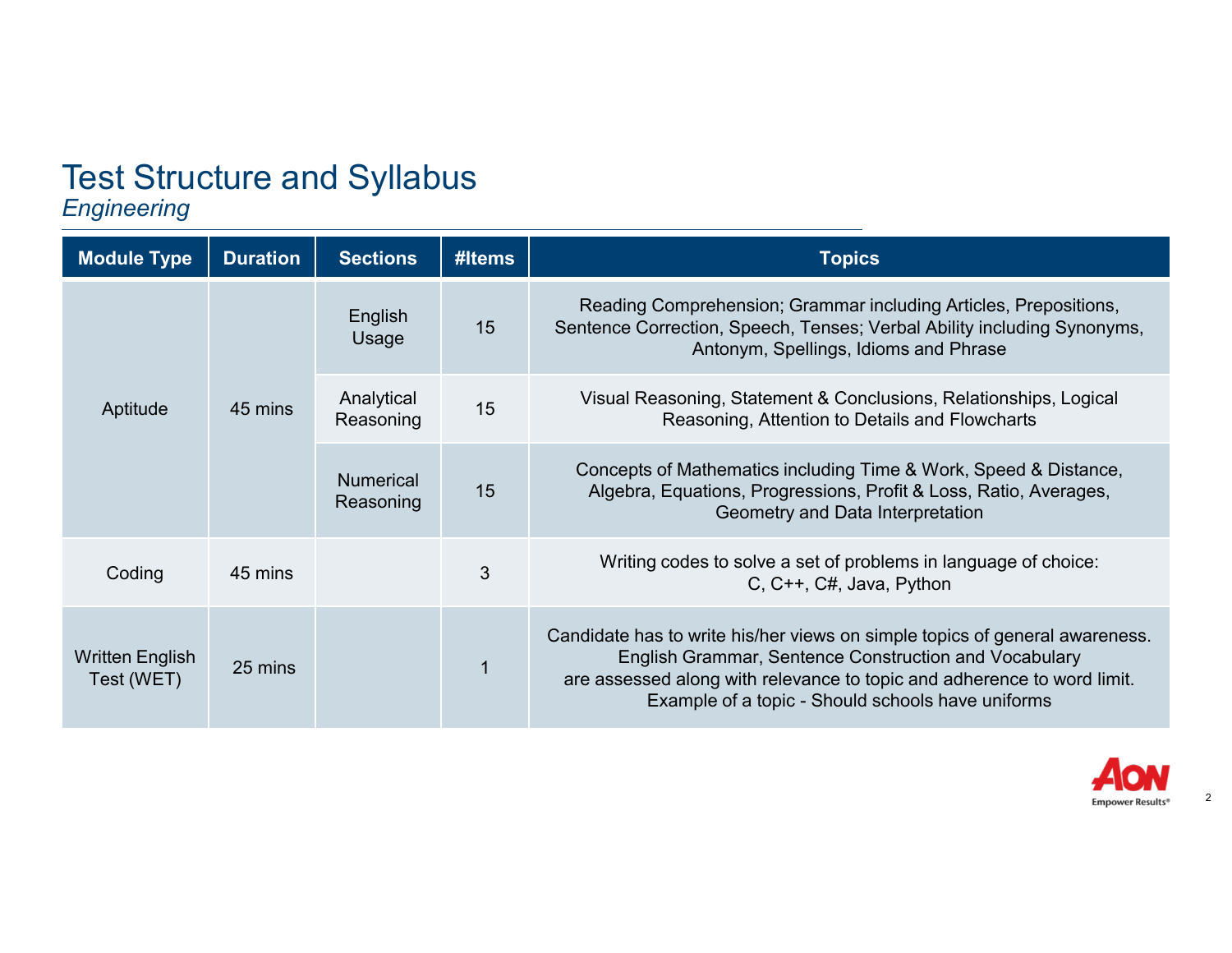### **Test Structure and Syllabus**<br>**Engineering**

| <b>Module Type</b> | <b>Duration</b> | <b>Sections</b>     | #Items | <b>Topics</b>                                                                                                                                                                                                    |
|--------------------|-----------------|---------------------|--------|------------------------------------------------------------------------------------------------------------------------------------------------------------------------------------------------------------------|
| Domain             | 30 mins         | Civil               | 30     | Building Material, Construction Scheduling, RCC Design, Design of Steel<br>Structure, Environmental Engineering, Soil Mechanics and Foundation,<br>Structural Analysis, Water Resource engineering and Hydrology |
|                    |                 | <b>Electrical</b>   | 30     | Electrical Machines, EMMI, Power Electronics and Instrumentation, Network<br>Analysis and Synthesis, Control Systems, Digital Electronics Microcontroller<br>and Microprocessor                                  |
|                    |                 | Mechanical          | 30     | Thermodynamics, Design of Machine Members, IC Engines and<br>Compressors, Theory of Machine, Engineering Material and Metrology,<br>Strength of Materials, Fluid Mechanics, Manufacturing Process                |
|                    |                 | <b>Electronics</b>  | 30     | Electronic Devices & EMMI, Network Analysis and Synthesis, Microprocessor<br>& Micro controllers, Digital Electronics, Communication Engineering, Control<br>System                                              |
|                    |                 | Computer<br>Science | 30     | C, C++, OOPS Concepts, Data Structures, DBMS concepts, Operating<br>System Concepts, Design and Analysis of Algorithms, Networking Concepts,<br><b>Computer Architecture</b>                                     |
|                    |                 | Chemical            | 30     | Chemical Thermodynamics and Reaction engineering, Fluid Dynamics, Heat<br>and Mass Transfer, Industrial Chemistry, Polymers, Process Dynamics,<br><b>Control and Measurements, Reaction Kinetics</b>             |



 $\sqrt{3}$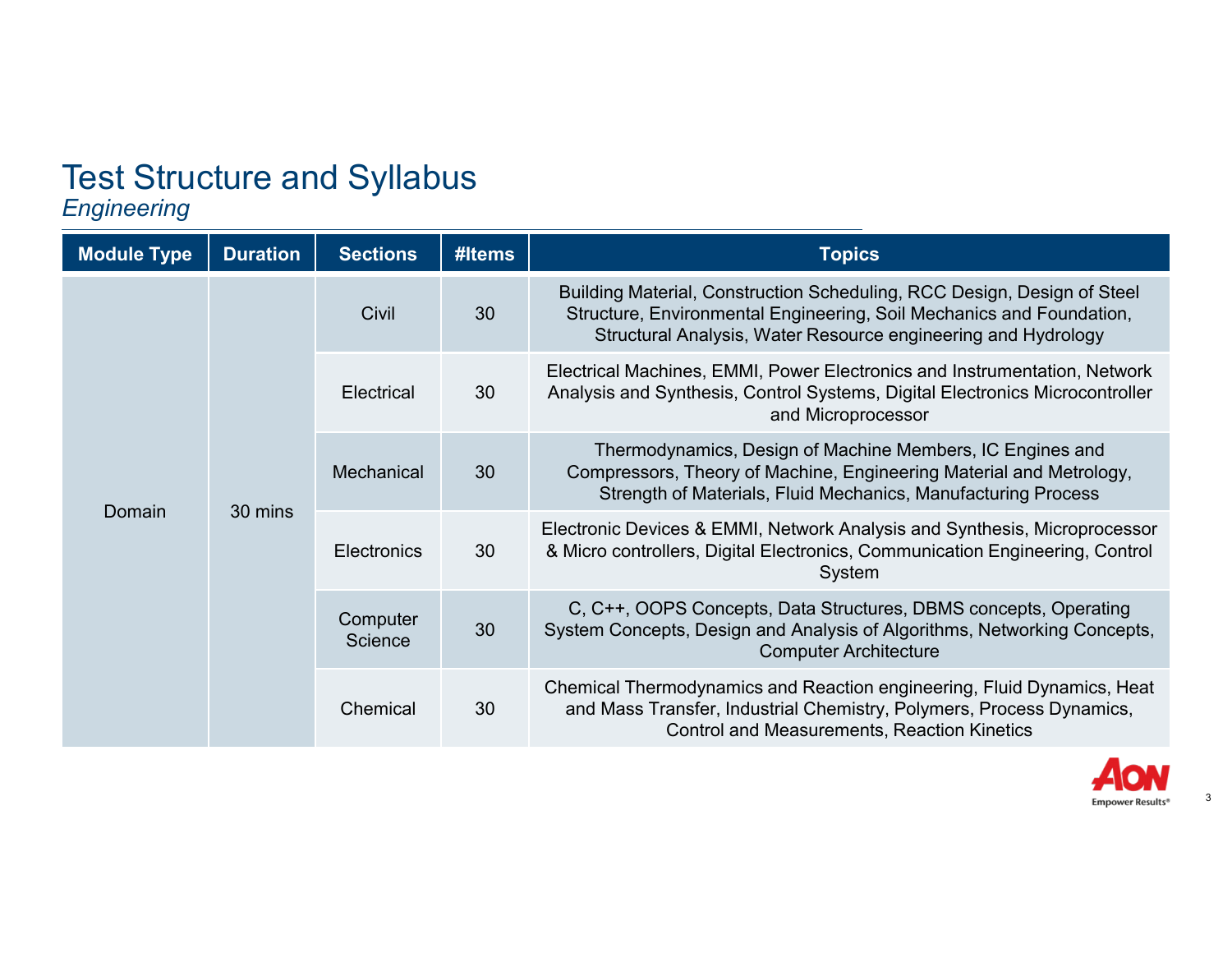### CoCubes Syllabus & Pattern



 $\equiv$ 

Q Search

We are experts in<br>Talent Assessment

AON

 $\overline{\mathbf{z}}$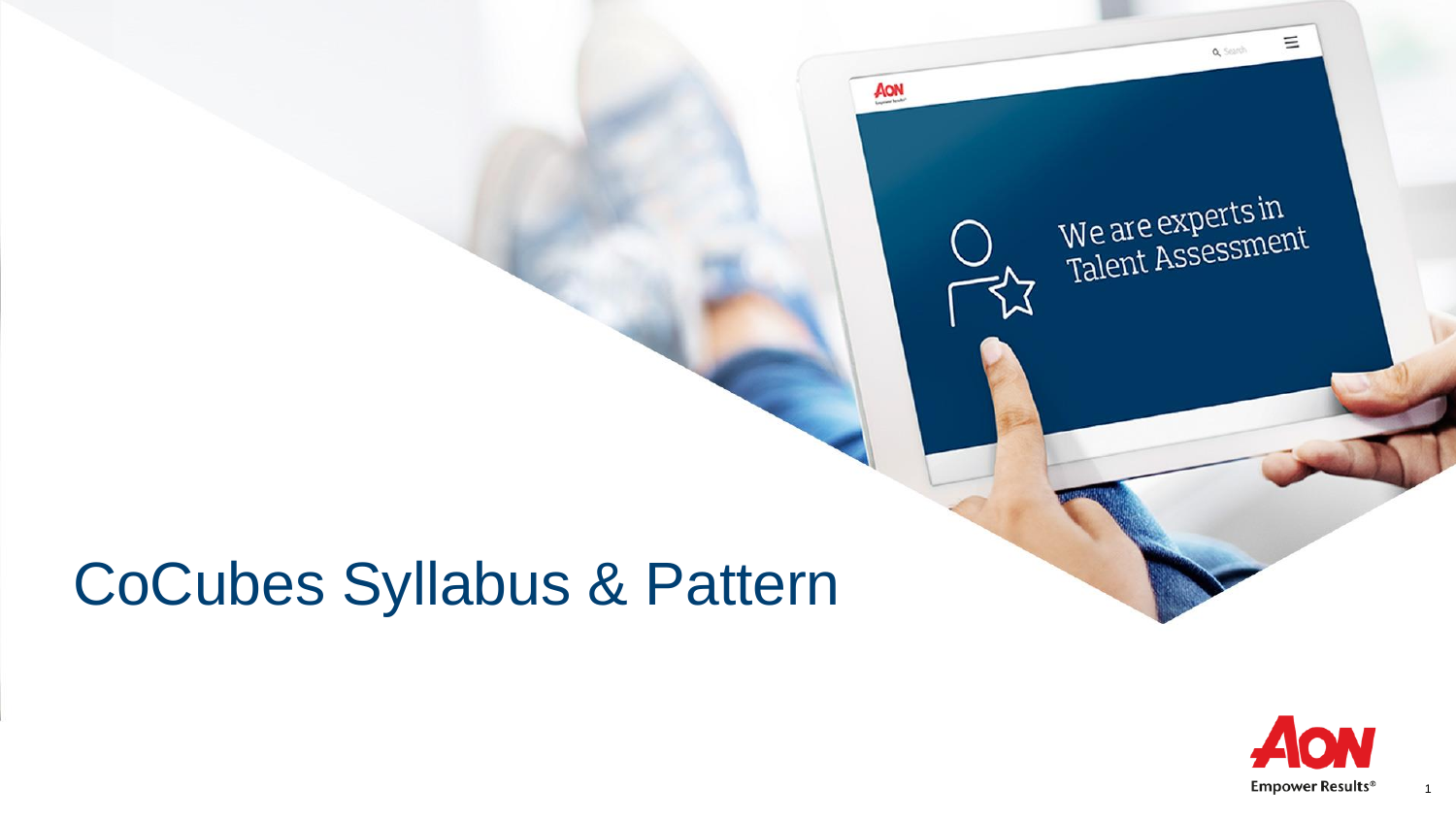#### Test Structure and Syllabus *Engineering*

| <b>Module Type</b>            | <b>Duration</b> | <b>Sections</b>               | #Items | <b>Topics</b>                                                                                                                                                                                                                                                        |
|-------------------------------|-----------------|-------------------------------|--------|----------------------------------------------------------------------------------------------------------------------------------------------------------------------------------------------------------------------------------------------------------------------|
| Aptitude                      |                 | English<br>Usage              | 15     | Reading Comprehension; Grammar including Articles, Prepositions,<br>Sentence Correction, Speech, Tenses; Verbal Ability including Synonyms,<br>Antonym, Spellings, Idioms and Phrase                                                                                 |
|                               | 45 mins         | Analytical<br>Reasoning       | 15     | Visual Reasoning, Statement & Conclusions, Relationships, Logical<br>Reasoning, Attention to Details and Flowcharts                                                                                                                                                  |
|                               |                 | <b>Numerical</b><br>Reasoning | 15     | Concepts of Mathematics including Time & Work, Speed & Distance,<br>Algebra, Equations, Progressions, Profit & Loss, Ratio, Averages,<br>Geometry and Data Interpretation                                                                                            |
| Computer<br>Fundamental       | 15 mins         |                               | 15     | Pseudocode, Email and Email Applications, Basic Database Awareness,<br>Computer Hardware and Software, Computer Applications, Network and IT<br>Literacy                                                                                                             |
| Psychometric                  | 12 mins         |                               | 50     | Behavioral profiling based on commonly known personality traits                                                                                                                                                                                                      |
| Coding                        | 45 mins         |                               | 3      | Writing codes to solve a set of problems in language of choice:<br>C, C++, C#, Java, Python                                                                                                                                                                          |
| Written English<br>Test (WET) | 25 mins         |                               |        | Candidate has to write his/her views on simple topics of general awareness.<br>English Grammar, Sentence Construction and Vocabulary<br>are assessed along with relevance to topic and adherence to word limit.<br>Example of a topic - Should schools have uniforms |

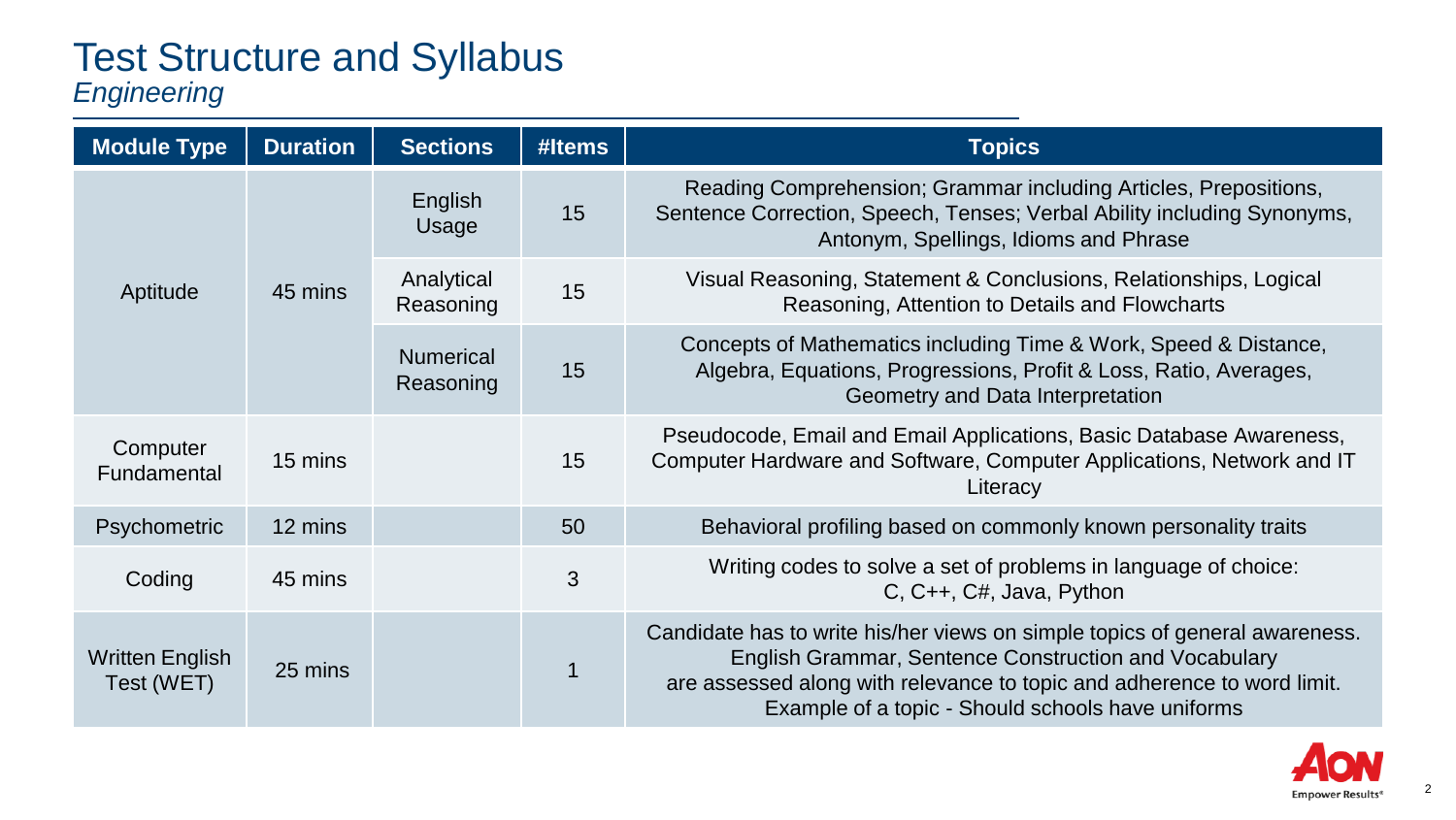#### Test Structure and Syllabus *Engineering*

| <b>Module Type</b> | <b>Duration</b> | <b>Sections</b>     | #Items | <b>Topics</b>                                                                                                                                                                                                    |
|--------------------|-----------------|---------------------|--------|------------------------------------------------------------------------------------------------------------------------------------------------------------------------------------------------------------------|
| Domain             | 20 mins         | Civil               | 20     | Building Material, Construction Scheduling, RCC Design, Design of Steel<br>Structure, Environmental Engineering, Soil Mechanics and Foundation,<br>Structural Analysis, Water Resource engineering and Hydrology |
|                    |                 | Electrical          | 20     | Electrical Machines, EMMI, Power Electronics and Instrumentation, Network<br>Analysis and Synthesis, Control Systems, Digital Electronics Microcontroller<br>and Microprocessor                                  |
|                    |                 | Mechanical          | 20     | Thermodynamics, Design of Machine Members, IC Engines and<br>Compressors, Theory of Machine, Engineering Material and Metrology,<br>Strength of Materials, Fluid Mechanics, Manufacturing Process                |
|                    |                 | Electronics         | 20     | Electronic Devices & EMMI, Network Analysis and Synthesis, Microprocessor<br>& Micro controllers, Digital Electronics, Communication Engineering, Control<br>System                                              |
|                    |                 | Computer<br>Science | 20     | C, C++, OOPS Concepts, Data Structures, DBMS concepts, Operating<br>System Concepts, Design and Analysis of Algorithms, Networking Concepts,<br><b>Computer Architecture</b>                                     |
|                    |                 | Chemical            | 20     | Chemical Thermodynamics and Reaction engineering, Fluid Dynamics, Heat<br>and Mass Transfer, Industrial Chemistry, Polymers, Process Dynamics,<br><b>Control and Measurements, Reaction Kinetics</b>             |

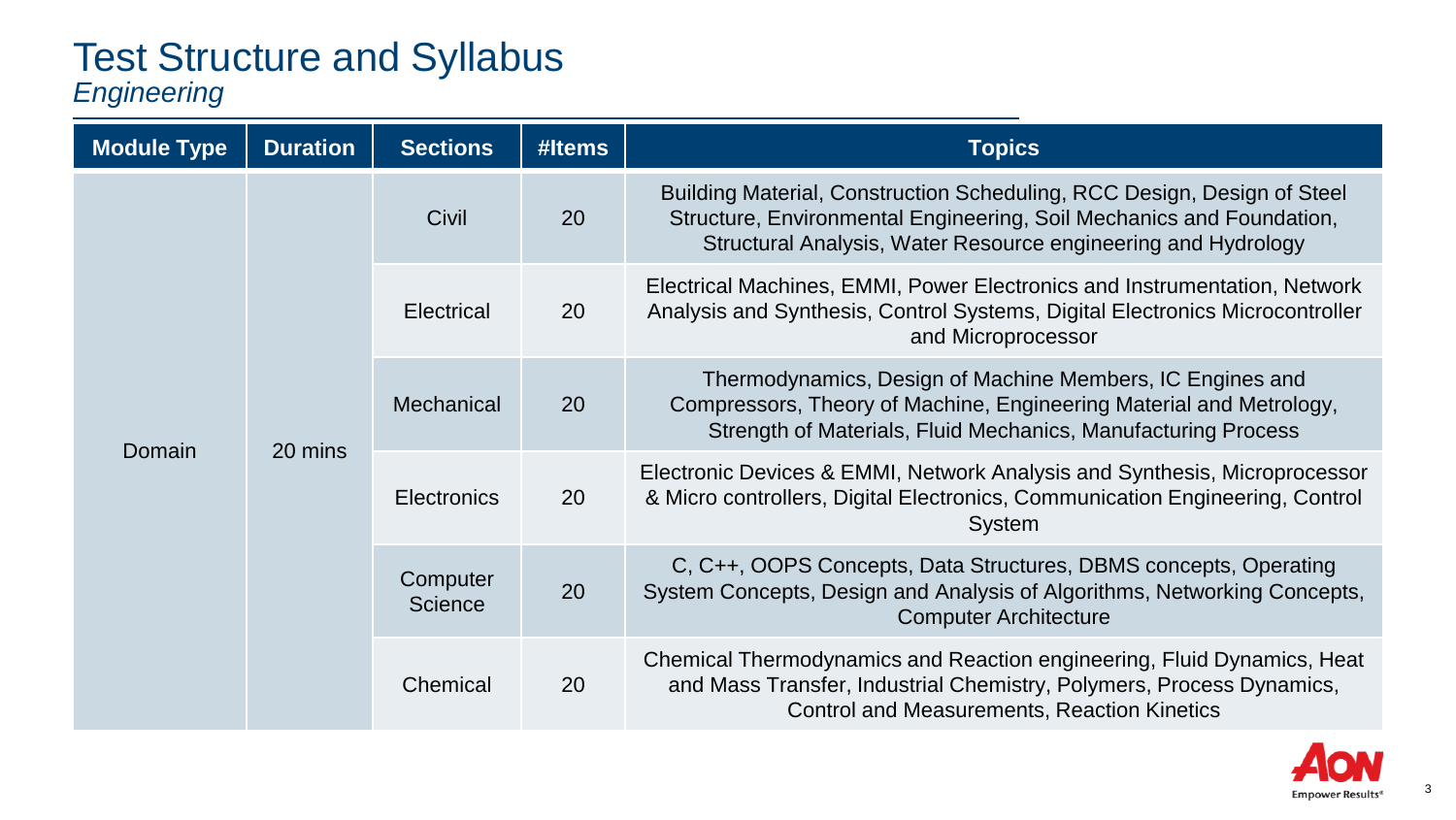#### Test Structure and Syllabus *MBA*

| <b>Module Type</b>            | <b>Duration</b> | <b>Sections</b>               | #Items | <b>Topics</b>                                                                                                                                                                                                                                                        |
|-------------------------------|-----------------|-------------------------------|--------|----------------------------------------------------------------------------------------------------------------------------------------------------------------------------------------------------------------------------------------------------------------------|
| Aptitude                      | 30 mins         | English<br>Usage              | 10     | English Grammar - Basics, English Grammar- Advanced, Reading<br>Comprehension, Verbal Ability - Basics, Verbal Ability - Advanced                                                                                                                                    |
|                               |                 | Analytical<br>Reasoning       | 10     | Odd one Out, Analogy, Series, Coding – Decoding, Flowchart & Visual<br>Reasoning, Reasoning, Relationships, Critical Reasoning, Directions                                                                                                                           |
|                               |                 | <b>Numerical</b><br>Reasoning | 10     | Algebra, Basic Arithmetic, Profit, Loss and Interest, Time, Work, Speed &<br>Distance, Mathematical Modeling, Data Interpretation                                                                                                                                    |
| Psychometric                  | 30 mins         |                               | 30     | Behavioral profiling based on commonly known personality traits                                                                                                                                                                                                      |
| Written English<br>Test (WET) | 25 mins         |                               |        | Candidate has to write his/her views on simple topics of general awareness.<br>English Grammar, Sentence Construction and Vocabulary<br>are assessed along with relevance to topic and adherence to word limit.<br>Example of a topic - Should schools have uniforms |

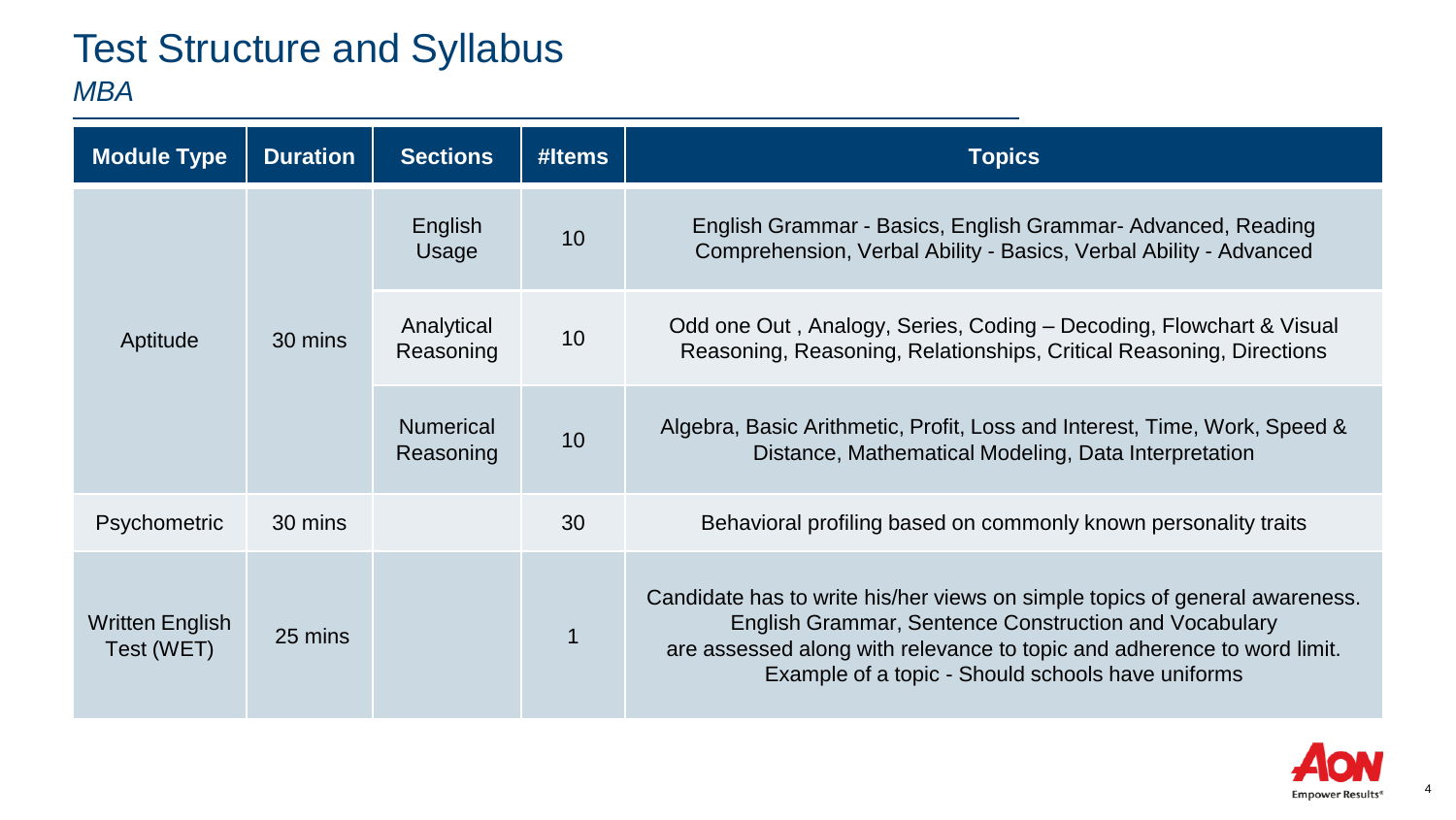#### Test Structure and Syllabus *MBA*

| <b>Module Type</b> | <b>Duration</b> | <b>Sections</b>                  | #Items | <b>Topics</b>                                                                                                                                                                             |
|--------------------|-----------------|----------------------------------|--------|-------------------------------------------------------------------------------------------------------------------------------------------------------------------------------------------|
|                    |                 | Finance                          | 20     | Financial Management, Accounting, Capital Market, Corporate Finance,<br>Micro-economics, Macroeconomics, Fixed Income Securities, Financial<br>Derivates                                  |
| <b>MBA</b>         | 20 mins         | <b>IT</b><br><b>Fundamentals</b> | 20     | Software Project Management, Data warehousing and Data mining, IT<br>S&M, ERP - Enterprise Resource Planning, Business Intelligence and<br>Analytics, IT infrastructure - Cloud computing |
|                    |                 | <b>Human</b><br>Resource         | 20     | Basics of Learning Organization, Change Management, Organizational<br>Behaviour, Employee Relations, Performance Management,<br>Compensation & Benefits management                        |
|                    |                 | Operations                       | 20     | Lean Systems, Operation Management, Operation Research, Project<br>management, Six Sigma, Supply Chain                                                                                    |
|                    |                 | Sales and<br>Marketing           | 20     | Advertising and Sales Promotion, Business Markets, Consumer Behaviour,<br>Marketing of Services, Product Management, Sales and Distribution<br>Management                                 |